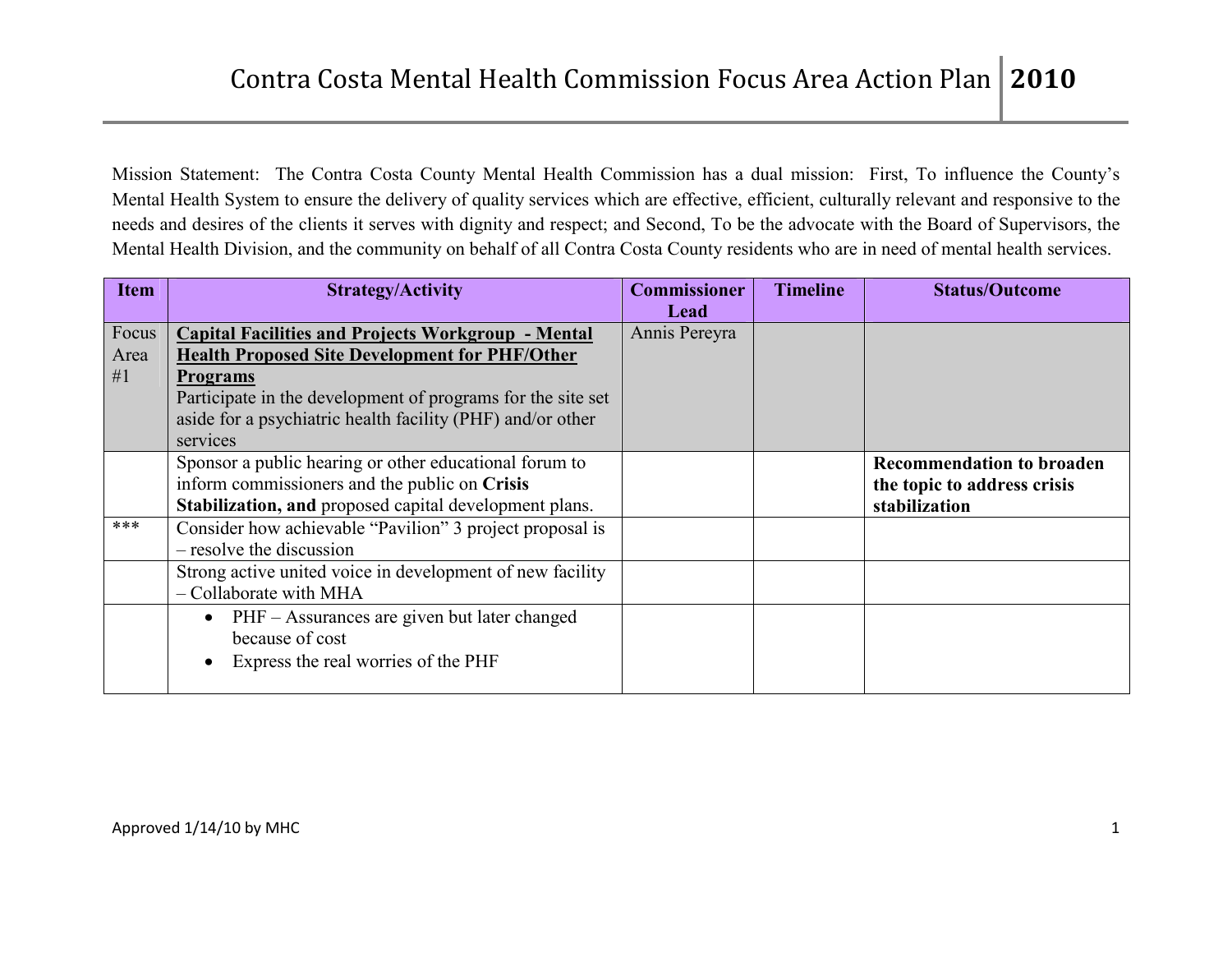| <b>Item</b> | <b>Strategy/Activity</b>                                    | <b>Commissioner</b> | <b>Timeline</b> | <b>Status/Outcome</b> |
|-------------|-------------------------------------------------------------|---------------------|-----------------|-----------------------|
|             |                                                             | Lead                |                 |                       |
| Focus       | <b>Quality of Care and Quality of Life Assurance</b>        | <b>Peter Mantas</b> |                 |                       |
| Area        | <b>Workgroup</b>                                            |                     |                 |                       |
| #2          |                                                             |                     |                 |                       |
| $***$       | Reopen CSU admissions                                       |                     |                 |                       |
| **          | Continuum of care/case management                           |                     |                 |                       |
| $***$       | Assessment tool to review services (including unlicensed    |                     |                 |                       |
|             | board and care facilities)                                  |                     |                 |                       |
| **          | Address Gaps in the System                                  |                     |                 |                       |
| $***$       | Develop qualitative and quantitative metrics for all county |                     |                 |                       |
|             | mental health services                                      |                     |                 |                       |
| $***$       | Review service provider contracts to include qualitative    |                     |                 |                       |
|             | and quantitative metrics to monitor outcome performance     |                     |                 |                       |
| $\ast$      | Review and comment on county outcome reports                |                     |                 |                       |
| $\ast$      | Support efforts that improve post-discharge and timely      |                     |                 |                       |
|             | coordination of care.                                       |                     |                 |                       |
| $\ast$      | Collocation of physical and Mental Health Services          |                     |                 |                       |
|             | especially at new West County Health Center                 |                     |                 |                       |
| $\ast$      | Apply Lean Management to Mental Health Operation            |                     |                 |                       |
| $\ast$      | Housing                                                     |                     |                 |                       |
| $\ast$      | Site visits                                                 |                     |                 |                       |
|             | Care be culturally informed and relevant                    |                     |                 |                       |
|             |                                                             |                     |                 |                       |
|             |                                                             |                     |                 |                       |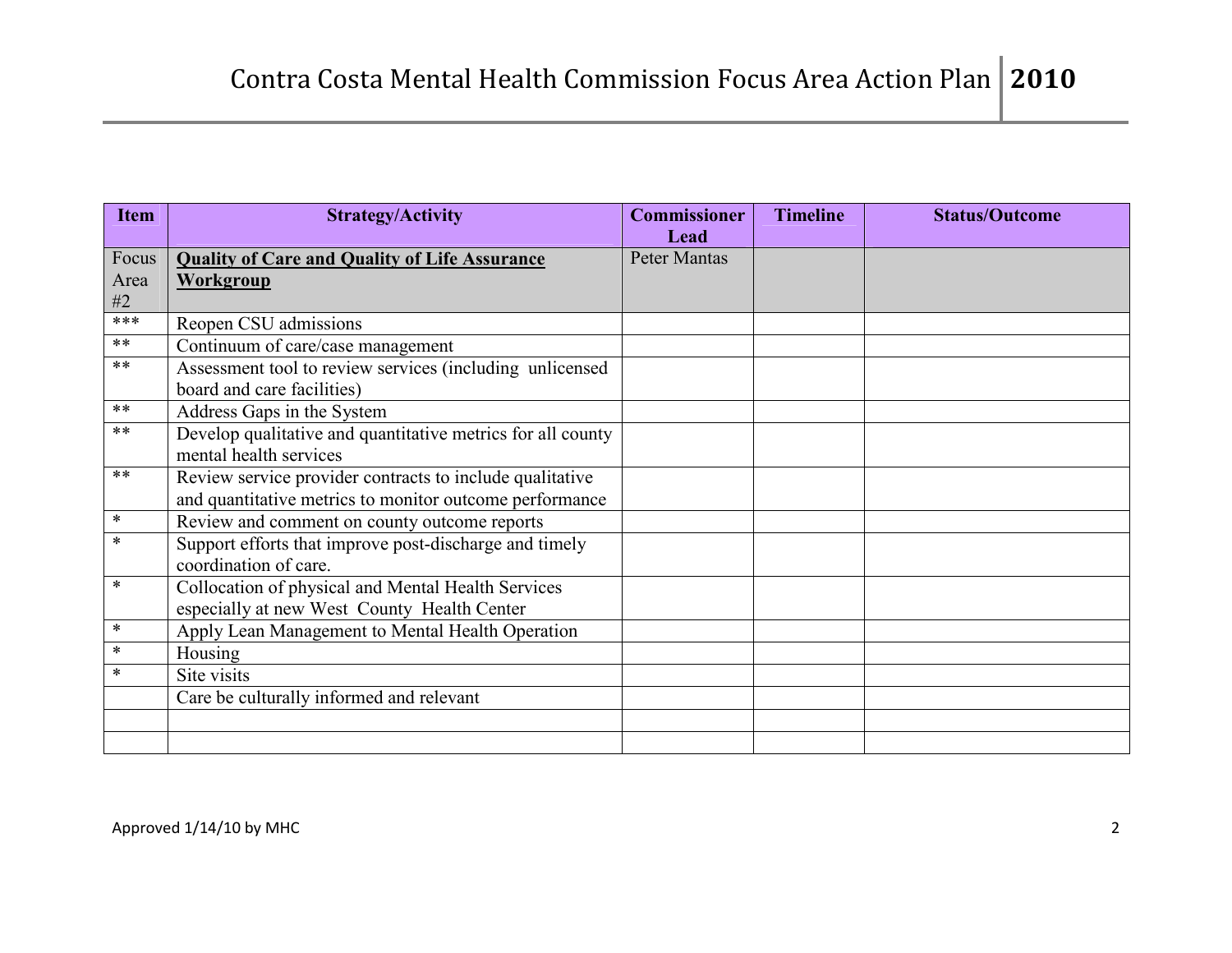| <b>Item</b> | <b>Strategy/Activity</b>                           | <b>Commissioner</b> | <b>Timeline</b> | <b>Status/Outcome</b> |
|-------------|----------------------------------------------------|---------------------|-----------------|-----------------------|
|             |                                                    | Lead                |                 |                       |
| Focus       | Quality of Care and Quality of Life Assurance      | Peter Mantas        |                 |                       |
| Area        | Workgroup Continued                                |                     |                 |                       |
| #2          |                                                    |                     |                 |                       |
|             | <b>Beds</b>                                        |                     |                 |                       |
|             | Justification for reducing beds                    |                     |                 |                       |
|             | Out of county placements due to the loss of beds   |                     |                 |                       |
|             | People pushed to lower level of care               |                     |                 |                       |
|             | Different level of care at CCRMC that is no longer |                     |                 |                       |
|             | there if beds are eliminated                       |                     |                 |                       |
|             | Bed count                                          |                     |                 |                       |
|             | 10 remaining beds may be going away due to         |                     |                 |                       |
|             | economies of scale (Acute care beds)               |                     |                 |                       |
|             | Nierika House - People are much worse off          |                     |                 |                       |
|             | because their care was downgraded                  |                     |                 |                       |
|             | Ensuring good quality of life for consumers        |                     |                 |                       |
|             | Picking safe (internal and external)               |                     |                 |                       |
|             | Picking accessible outside resources               |                     |                 |                       |
|             | (transportation and services)                      |                     |                 |                       |
|             | Picking quality of housing                         |                     |                 |                       |
|             | Subsidized transportation costs                    |                     |                 |                       |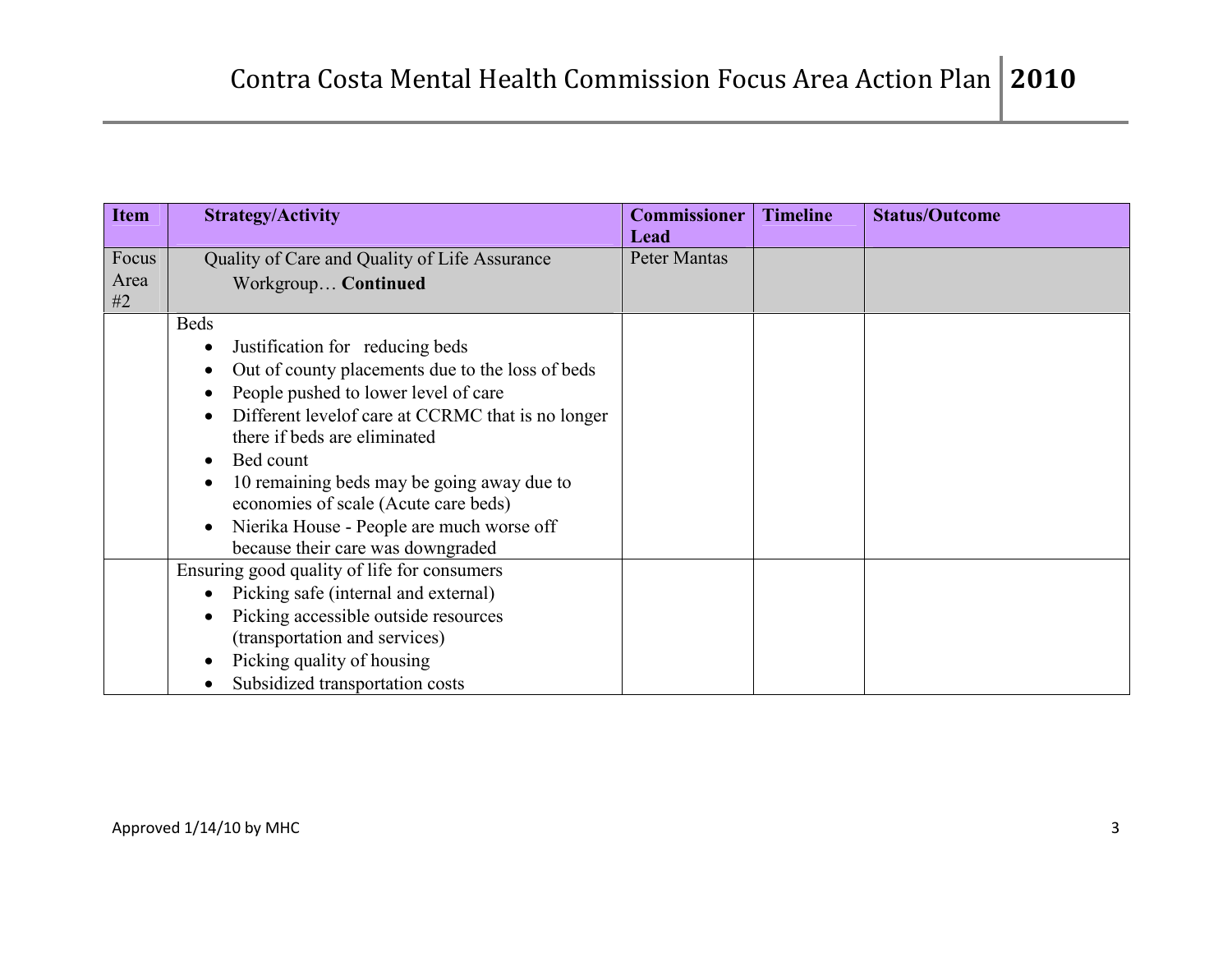| <b>Item</b>         | <b>Strategy/Activity</b>                                                                                                                                                                                                                                                                                                                                                                                                                    | <b>Commissioner</b><br>Lead | <b>Timeline</b> | <b>Status/Outcome</b> |
|---------------------|---------------------------------------------------------------------------------------------------------------------------------------------------------------------------------------------------------------------------------------------------------------------------------------------------------------------------------------------------------------------------------------------------------------------------------------------|-----------------------------|-----------------|-----------------------|
| Focus<br>Area<br>#2 | Quality of Care and Quality of Life Assurance<br>Workgroup Continued                                                                                                                                                                                                                                                                                                                                                                        | Peter Mantas                |                 |                       |
|                     | Quality of care - Monitor that inpatient needs are met<br>Contract review<br>$\bullet$<br>Are the Contract providers making decisions on<br>$\bullet$<br>level of service and what services are provided<br>Police – not willing to take $5150s$ to the hospital<br>$\bullet$<br>Two-Tier vs multi-tier System to be politically<br>correct (haves and have-nots)<br>Cadillac services for some while lower care for<br>$\bullet$<br>others |                             |                 |                       |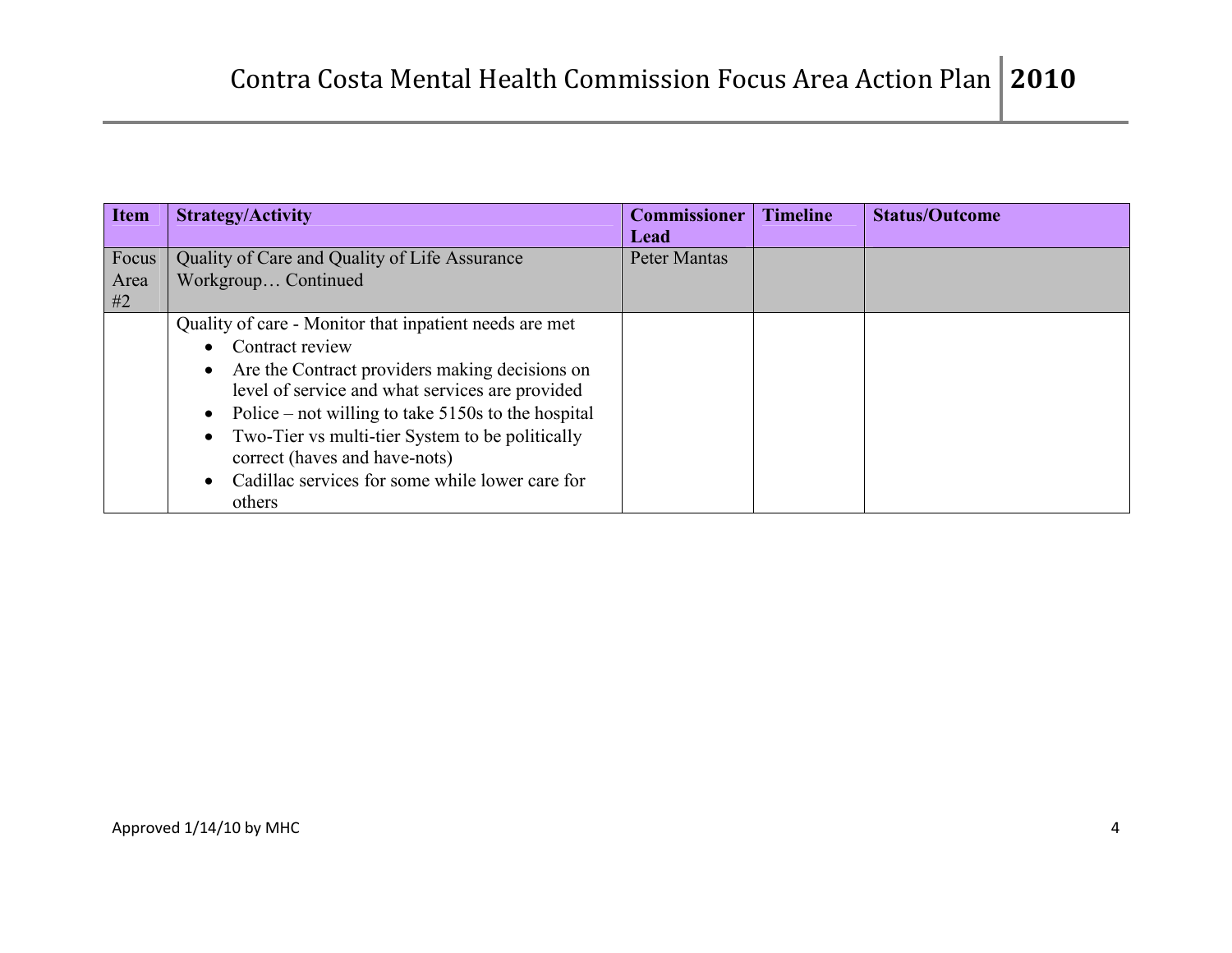| <b>Item</b> | <b>Strategy/Activity</b>                                | <b>Commissioner</b> | <b>Timeline</b> | <b>Status/Outcome</b> |
|-------------|---------------------------------------------------------|---------------------|-----------------|-----------------------|
|             |                                                         | Lead                |                 |                       |
| Focus       | MHC Budget/Finance Workgroup                            | <b>Scott Nelson</b> |                 |                       |
| Area        |                                                         |                     |                 |                       |
| #3          |                                                         |                     |                 |                       |
| $***$       | Help collaborate with Mental Health Administration to   |                     |                 |                       |
|             | develop models such as a recovery clinic                |                     |                 |                       |
| $\ast$      | County to support all consumer driven recovery services |                     |                 |                       |
|             | to ultimately reduce involuntary commitments            |                     |                 |                       |
|             | State release of Prop 63 funds                          |                     |                 |                       |
|             | Find "waste" and redirect                               |                     |                 |                       |
|             | Maintain Mental Health funding to increase staffing to  |                     |                 |                       |
|             | achieve transformation                                  |                     |                 |                       |
|             | Protect Clubhouse funding                               |                     |                 |                       |
|             | <b>Monitor CPAW</b>                                     |                     |                 |                       |
|             | Enlist Congressman Garamendi in getting federal funds   |                     |                 |                       |
|             | Help County leaders reframe the definition of public    |                     |                 |                       |
|             | safety (ie. reductions in mental health services can    |                     |                 |                       |
|             | negatively affect public safety)                        |                     |                 |                       |
| Focus       | Diversity and Recruitment Workgroup                     | Anne Reed           |                 |                       |
| Area<br>#4  |                                                         |                     |                 |                       |
|             | <b>Increase Consumer voice</b>                          |                     |                 |                       |
|             | Reflect mission statement                               |                     |                 |                       |
|             | Cultural, racial, ethnic, social group diversity        |                     |                 |                       |
|             |                                                         |                     |                 |                       |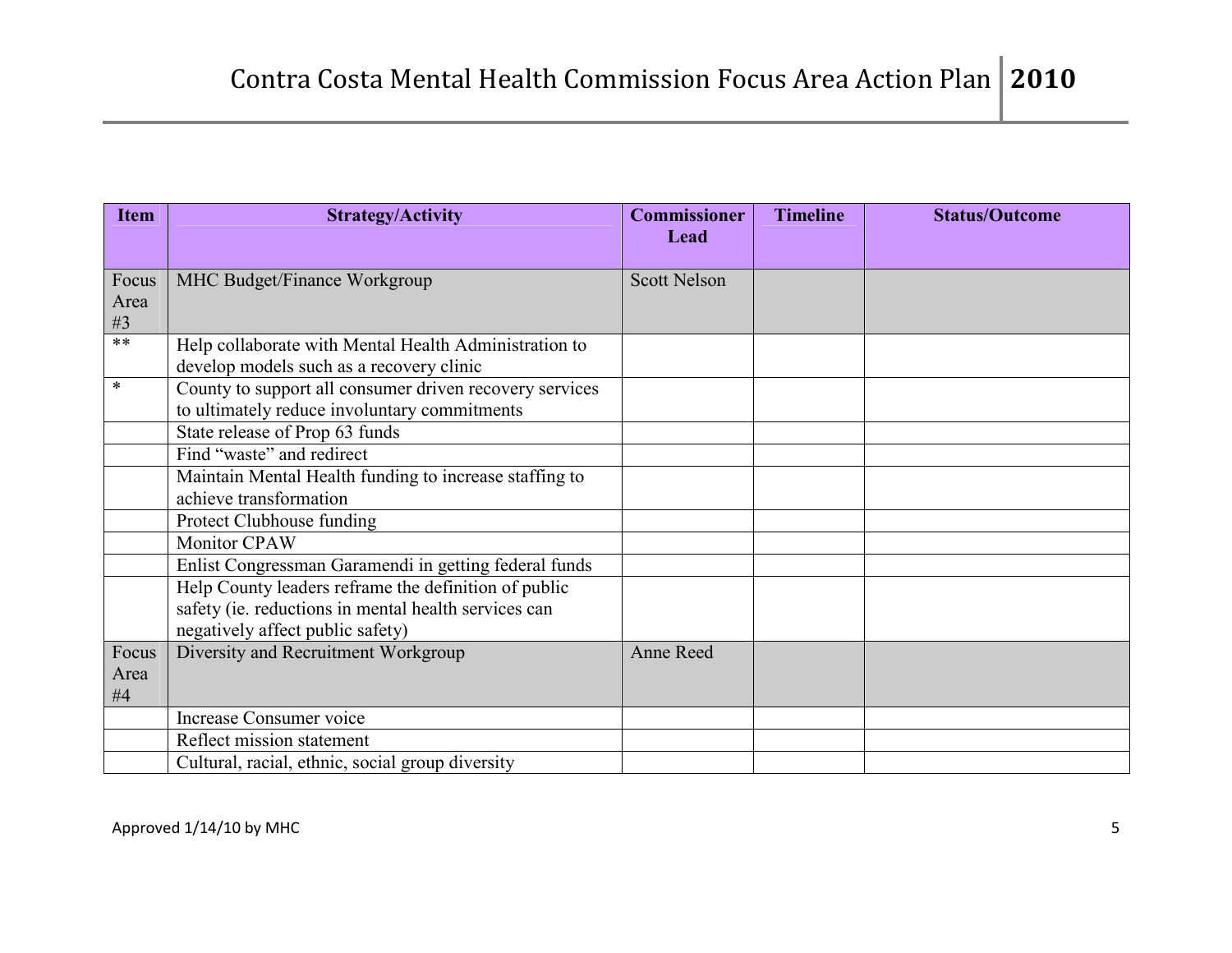| <b>Item</b> | <b>Strategy/Activity</b>                                  | <b>Commissioner</b> | <b>Timeline</b> | <b>Status/Outcome</b> |
|-------------|-----------------------------------------------------------|---------------------|-----------------|-----------------------|
|             |                                                           | Lead                |                 |                       |
| Focus       | Governance                                                |                     |                 |                       |
| Area        |                                                           |                     |                 |                       |
| #5          |                                                           |                     |                 |                       |
|             | Assure Compliance with Statutory Obligations              | Executive           |                 |                       |
|             |                                                           | Committee           |                 |                       |
|             | Update Bylaws and Develop Policies & Procedures           | Peter Mantas        |                 |                       |
|             | Review Board of Supervisor's Legislative policies as      |                     |                 |                       |
|             | relates to the work of the MHC                            |                     |                 |                       |
|             | Maintain a running list of issues brought to the          |                     |                 |                       |
|             | Commission and link to resource for resolution as needed. |                     |                 |                       |
| *****       | Communicate with decision makers (BOS and others)         |                     |                 |                       |
|             | about the need for Systemic Change                        |                     |                 |                       |
| $***$       | Work to become a transformational leadership body -       |                     |                 |                       |
|             | Building bridges with the community – Respectful          |                     |                 |                       |
|             | decisions                                                 |                     |                 |                       |
|             | Earlier involvement in significant decisions              |                     |                 |                       |
|             |                                                           |                     |                 |                       |